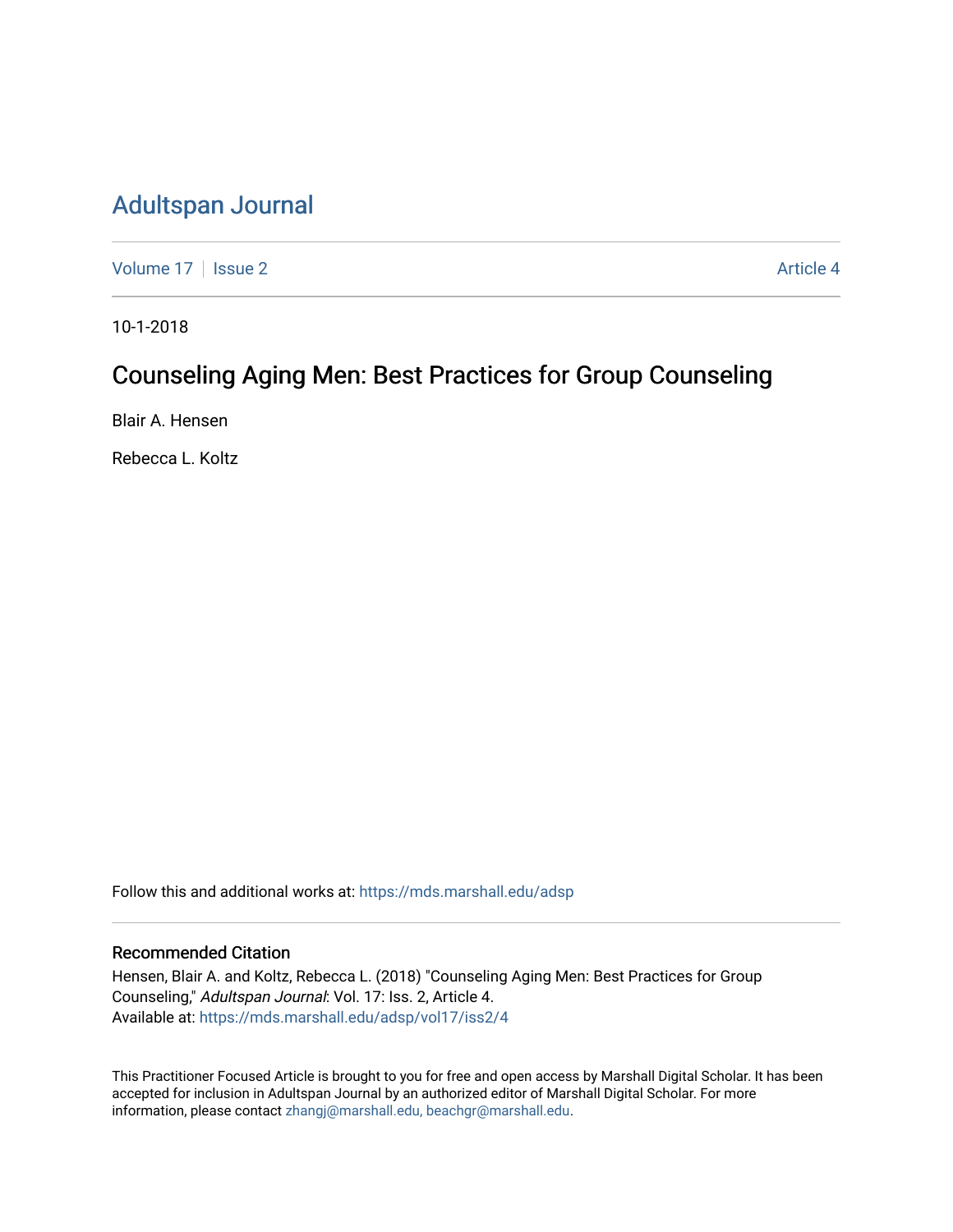| Hensen and Koltz: Counseling Aging Men: Best Practices for Group Counseling<br>Received 08/22/17 |                         |
|--------------------------------------------------------------------------------------------------|-------------------------|
|                                                                                                  | Revised 11/03/17        |
|                                                                                                  | Accepted 02/07/18       |
| <b>PRACTICE</b>                                                                                  | DOI: 10.1002/adsp.12063 |
|                                                                                                  |                         |

# **Counseling Aging Men: Best Practices for Group Counseling**

# **Blair A. Hensen and Rebecca L. Koltz**

*The aging population in the United States is the fastest growing population, expected to double by 2050. Advances in medicine and health care have extended life expectancy; however, research exploring the mental health experience for the aging population is critical. Current research suggests that only 6% to 8% of people ages 60 years and older seek counseling services even though later life stages involve many transitions, such as income instability, retirement, and physical limitations (Myers & Harper, 2004). The aging population is underserved in the counseling field, and aging men have emerged as one of the most underserved groups. The limited research on aging men's experiences suggests that they experience counseling differently (Greer, 2005; Winerman, 2005, Wright & Elam, 2016) and that stigma remains a significant deterrent (Englar-Carlson, Evans, & Duffey, 2014). Group counseling has emerged as an effective treatment modality to combat stigma. Men spend much of their adult life engaged in groups at work, teams, volunteer work, and friendships (Wexler, 2009). In this article, the authors discuss counseling the aging population with an emphasis on men's issues and best practices for group counseling with older men to improve treatment retention and outcomes.* 

*Keywords*: aging, men, group counseling, older adults, narrative theory

Archetypes of masculinity, especially for older adult males, may be one of the driving factors for why men do not seek counseling (Rabinowitz & Cochran, 2002). Authors suggested that what keeps men from counseling may be socially constructed based on gender stereotypes, roles, and perceptions for how men are to face challenges (Greer, 2005; Winerman, 2005, Wright & Elam, 2016). Part of the barrier appears to be lack of methodology for aging men and counseling,

*Blair A. Hensen and Rebecca L. Koltz, Department of Health and Human Development, Montana State University. Correspondence concerning this article should be addressed to Rebecca L. Koltz, Department of Health and Human Development, Montana State University, PO Box 173540, Bozeman, MT 59717 (email: rebecca.koltz@montana.edu).* 

*© 2018 by the American Counseling Association. All rights reserved.*

. . . . . . . . . . . . . . . . . . . **ADULTSPAN***Journal October 2018 Vol. 17 No. 2* **97**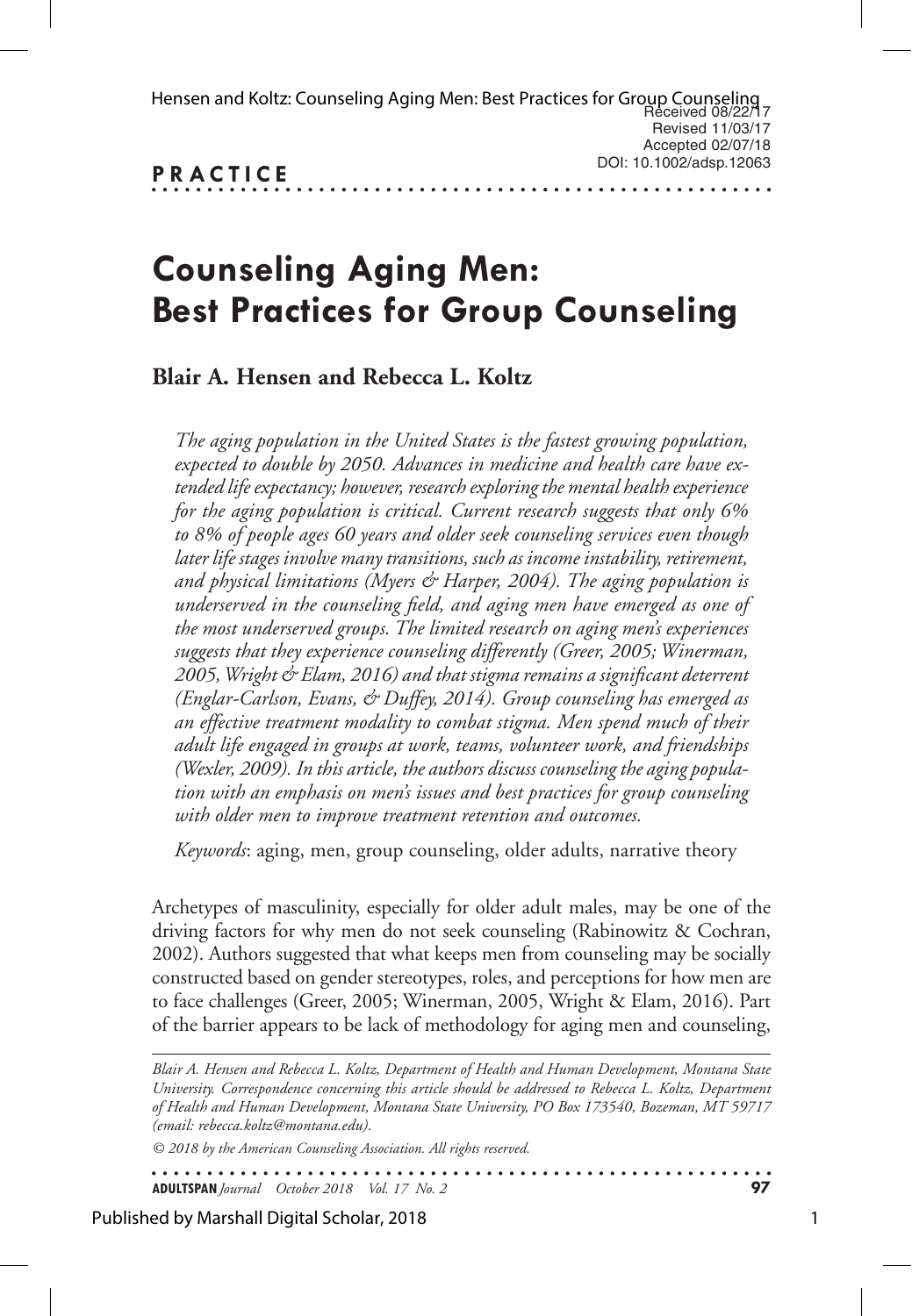as well as how men perceive expressing their emotions (Greer, 2005). Wright and Elam (2016) suggested that counseling is geared toward women: "Many [counseling] rooms have pretty décor, flowers, artwork, an essential-oil diffuser, and of course face-to-face seating positions to honor the typical female preference for eye-to-eye contact and sharing" (para. 6). Counseling has been reported as beneficial for men when it considers male vulnerabilities and strengths (Wexler, 2009). In recent years, more research on how to effectively counsel men is emerging, although there is still a dearth of research geared toward counseling aging men. A review of the literature revealed many studies on aging adults dated in the early 1990s and more recent articles on men and counseling in the early 2000s.

The lack of research is significant because of the expected growth of the aging male population. In 2004, Myers and Harper reported that 13% of the U.S. population was over 60 years of age, and of that total, only 6% to 8% received counseling. In a more recent report, Ortman, Velkoff, and Hogan (2014) found the population of persons over 65 years in the United States will double by the year 2050, reaching over 83.7 million adults. The growing population of aging adults will likely increase the demand for counseling services for elderly adults and their families.

In this article, we broadly overview counseling older adults and give specific attention to counseling aging men. We focus on group counseling as an effective counseling intervention to reduce the stigma, increase the involvement, and improve the outcomes of aging men in counseling. In addition, we explore a theoretical lens with specific attention on reminiscence and narrative approaches within a group counseling context. These approaches have been found to be effective with the aging population. Finally, we address best practices to improve counseling outcomes and directions for future research.

## **COUNSELING OLDER ADULTS**

#### **Demographic**

Older adults (persons over 65 years), and more specifically older men, have been one of the most underserved groups in counseling (Myers & Harper, 2004). Developmentally, this stage of life encompasses many transitions, losses, and health concerns. Approximately one third of older adults face problems requiring intervention; however, barriers to services often restrict opportunity (Myers & Harper, 2004). Counselors' lack of knowledge about older adults and older adults' aversion to professional services can both prevent this demographic from receiving help. Myers and Harper (2004) explained,

The reluctance of older clients to seek counseling is due in part to historical stigma associated with mental health service; due in part to lack of public awareness of mental health services; and due in part to a lack of counselor preparedness, attitudinally or in terms of skills, for work with this population. (p. 215)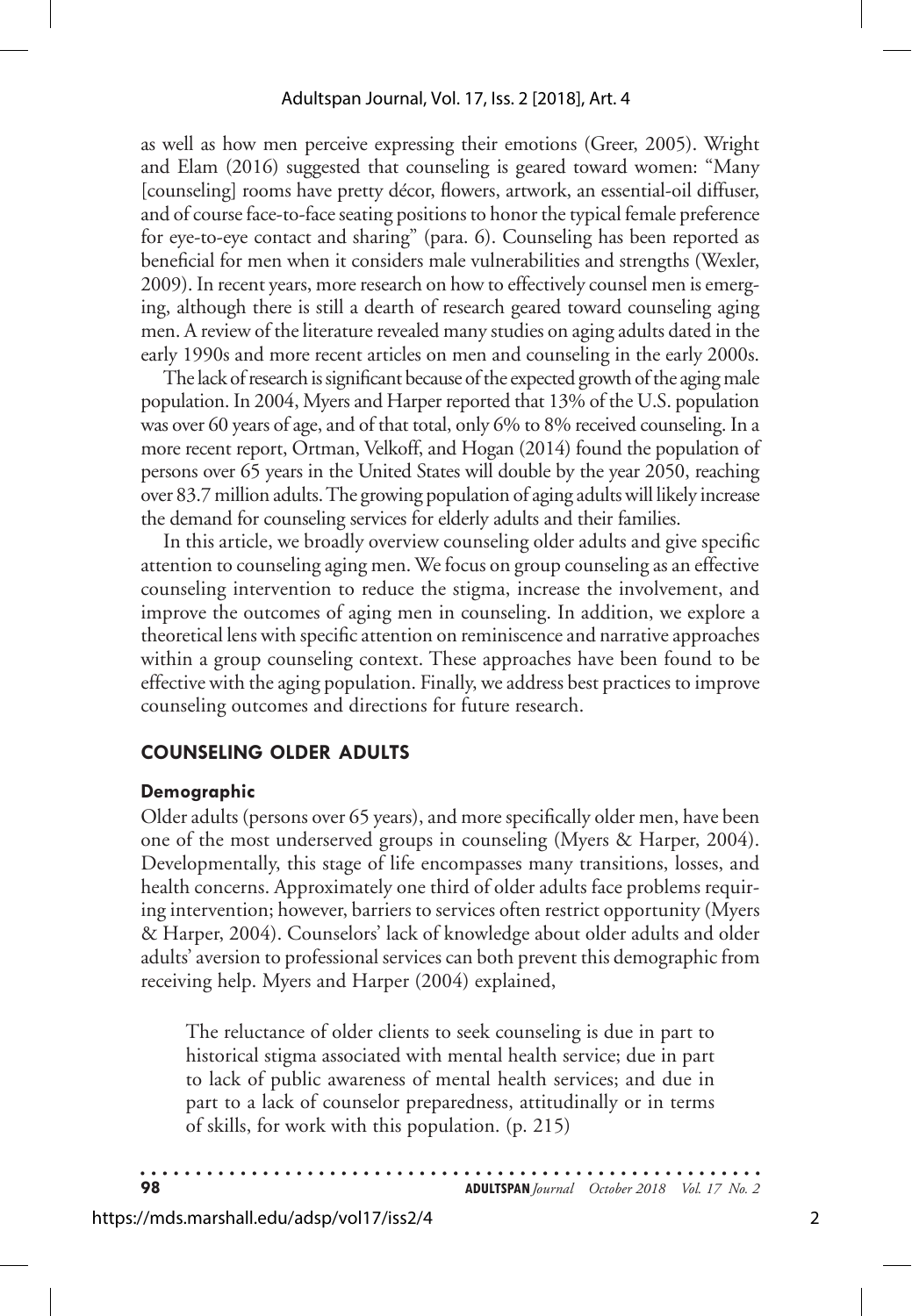The demand for counseling for older adults is growing, as is the necessity for quality service and preparedness for specific demographics. When considering services for older adults, counselors need training and preparation. Part of the preparation includes understanding multicultural and treatment considerations.

## **Counseling Considerations**

Counselors, especially young counselors, might consider the impact of age and stage difference in the relationship (Myers & Harper, 2004). Building rapport may take longer due to the hesitancy and sensitivity from possible negative stigmas from previous or implied experience with counseling. Orbach (2003) reported that gathering cultural and historical inferences of a client's life develops rapport and creates a more trusting relationship between counselor and client. Orbach contended that the focus on cultural and historical information conveys a sense of connection and safety in the unknown territory of counseling. Cross-cultural similarities have been found among men's expectations of counseling with regard to shame, stigma, fear of not being understood, general unfamiliarity with counseling, and the client's role (Ming Liu, 2005). Orbach advised against using a client's first name until the client gives permission, especially if the counselor is much younger, because it may convey a juxtaposed position of power. In the same light, older counselors may be preferred as it has proven to create a stronger relationship. Orbach wrote, "Counseling is quite a new option. There was nothing like it in their younger days" (p. 13). Attending to social and cultural aspects in the counseling relationship can help build rapport and provide a corrective experience for clients with apprehension.

## **Concerns and Treatment**

Older adults experience many transitions, including loss of relationships, change in career, income fluctuation, retirement, physical limitations, cognition variance, and loneliness (Myers & Harper, 2004). Cacioppo, Hawkley, and Thisted (2010), explored loneliness among aging adults and wrote, "Recognition of the importance of loneliness as a risk factor for changes in depressive symptoms may be important in mitigating its potentially deleterious effects on the quality of life of middle-aged and older adults" (p. 462). The counseling skills necessary to address death, grief, loss, loneliness, depression, health problems, and comorbidity require additional awareness and training about the systemic dynamics at play for individuals. Studies have found, despite reluctance within older populations to seek out counseling, responses to long-term treatment are effective (Myers & Harper, 2004). Myers and Harper suggested treatment goals "include increased self-reliance, reduced primary-care-service needs, improved social or family interaction, and long-term health planning" (2004, p. 209).

Common health disorders include anxiety, depression, sleep disturbance, dementia, substance abuse, and addiction. Although some of these disorders may require individual counseling to complete effective treatment, group coun-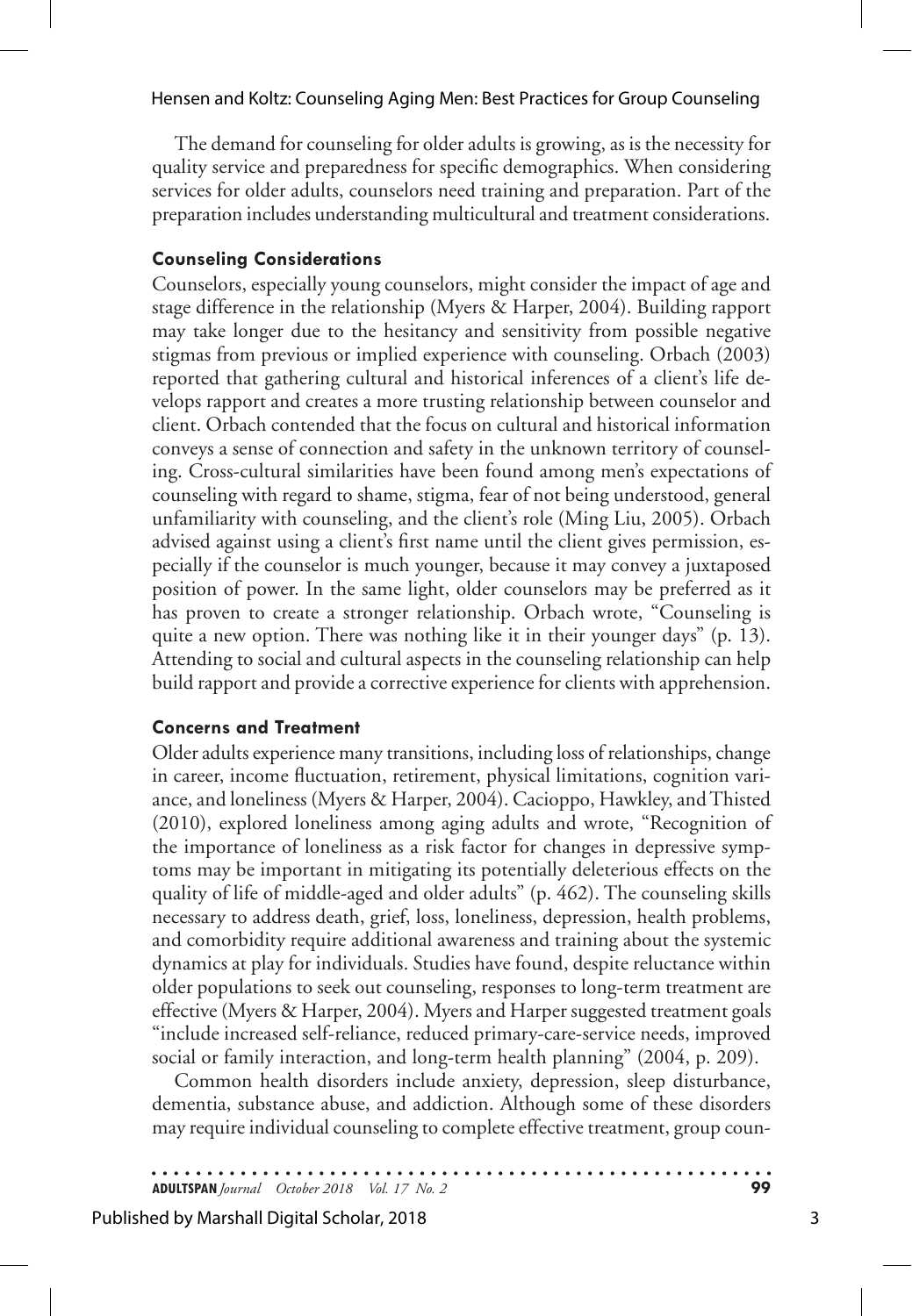seling has been a long-standing treatment for older adults (Myers & Harper, 2004). Group counseling provides space to reflect on the changes in life at this stage and to universalize loss. However, empirical evidence on efficacy in working with older adults is limited because of a lack of research. This lack of research requires attention because the demand for counseling for older adults is increasing.

## **COUNSELING AGING MEN**

Research regarding treatment modalities specific to counseling men has been scarce for the last decade (Englar-Carlson, Evans, & Duffey, 2014). There are undetermined discrepancies regarding best practices for counseling men, especially aging men. Inadequate research regarding how to counsel aging men has created large barriers to accurate treatment and impeded a comprehensive understanding of men's psychological and emotional development (Englar-Carlson et al., 2014). The lack of professional knowledge regarding counseling with men may reinforce male reluctance to seek out and complete treatment (Neukrug, Britton, & Crews, 2013).

Karel, Gatz, and Smyer (2012) reported that counselor education and training for geriatric care are not sufficient and need to be improved in areas of competence to meet the upcoming demand for geriatric services. Research and training for mental health providers are vital to reduce barriers and stigma for aging men to actively seek services. Additional impediments include inadequate resources for counseling and misdirected referrals to primary physicians for mental health concerns (Speer & Schneider, 2003).

Although a lack of provider education informs stigma and reticence to seek counseling services, men's own attitudes about counseling do as well. Men, especially aging men, consider counseling weak, unmanly, and unnecessary to men's social contexts (Englar-Carlson et al., 2014). Orbach (2003) reported, "Men have molded their characters to accord with social expectations of manliness and never giving into weakness" (p. 7). Neukrug et al. (2013) found men are significantly less likely overall to participate in counseling or visit a doctor's office. Men are more likely to ignore physical, mental, and emotional distress and are particularly reluctant to seek counseling for their difficulties (Hetzel, Barton, & Davenport, 1994). Societal pressure to maintain an "I'm fine" stance has been attributed to many health concerns for men, especially later in life, including higher mortality rate, heart disease, suicide, and illness (Hetzel et al., 1994). Not only are men less likely to seek counseling, they are also more likely to terminate earlier than women (Hetzel et al., 1994). The deficiency in research and hesitancy of men to participate in counseling demonstrate a real demand for attention on gender-specific and life stage–specific treatment.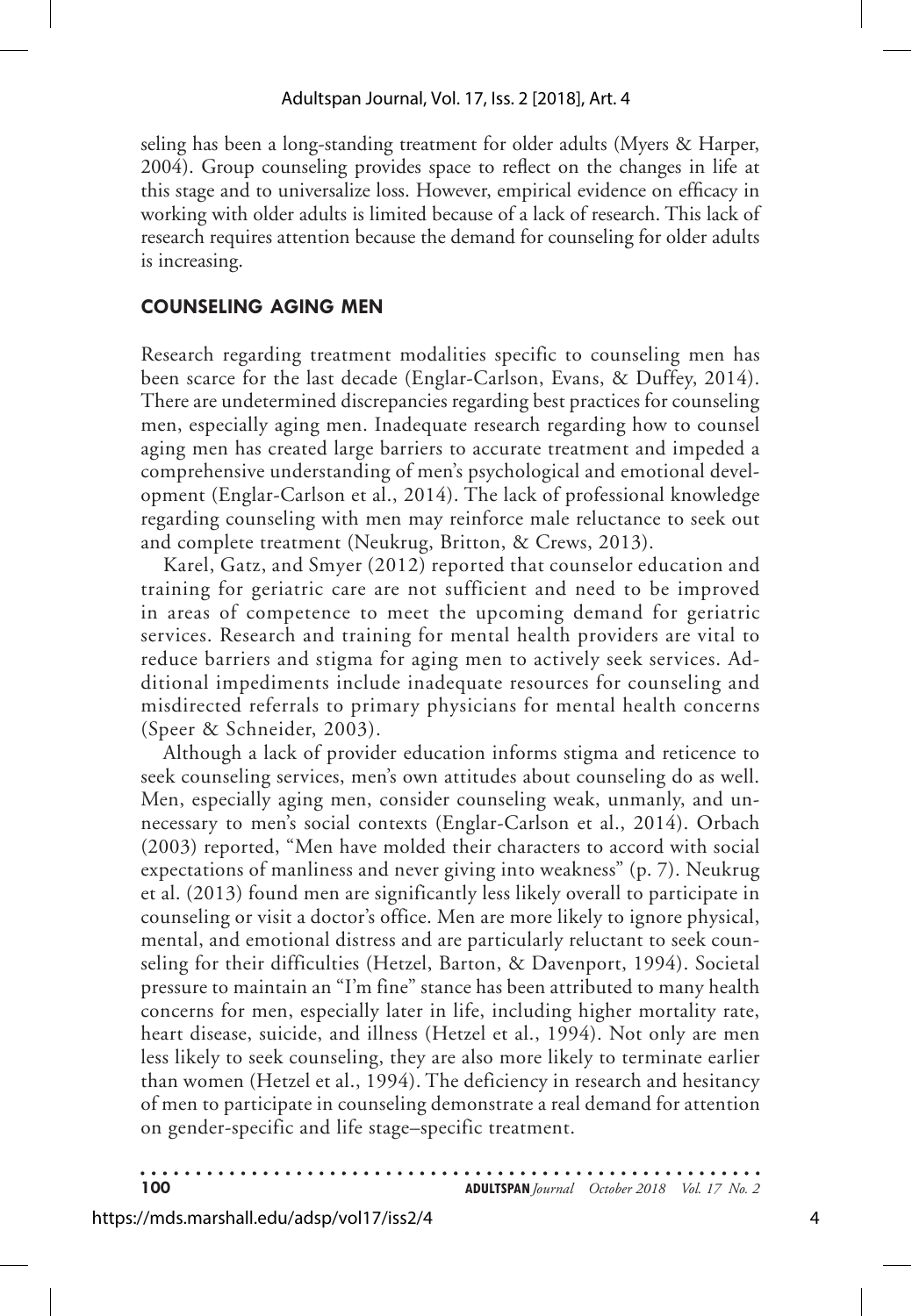Hetzel et al. (1994) speculated that the techniques and behaviors in traditional counseling, such as emotional expression, introspection, and personal reflection, challenge male gender roles and make it difficult for men to pursue counseling. O'Neil (2008), a long-time researcher of men's counseling, defined these challenges as the male gender role conflict (GRC), or the negative consequences of socialized gender roles. Another correlated term is *masculine gender role stress*, which identifies the ways that men develop and interpret meaning, identity, competence, and lifestyle (Wexler, 2009). Masculinity is a social construct that can limit expression of feelings, affection, shame, failure, and family relations (Wexler, 2009). The emotional and physical consequences of GRC may include reluctance to seek counseling, lower self-esteem, higher depression and anxiety rates, and psychological distress (Hill & Donatelle, 2005). Because the consequences are subjective to each person's environmental and cultural influences, counselors should consider how GRC affects a client's worldview and relationships (Wester, 2008). Counseling is a process that reconstructs one's view of weakness and strength, and, before beginning that process, older men may not have thought about how they feel and why it is important. Counseling has the potential to change one's GRC, and for some that can ignite a lot of fear.

O'Neil (2008) studied the impact of GRC in the following areas: conflicts between work and family relations; success, power, and competition issues; restrictive emotionality; and restrictive and affectionate behavior between men. O'Neil also reported that older men underutilize social support and limit their appreciation of relationships. O'Neil called for more discussion and research about the effect of developmental aspects of life on GRC, as well as exploration of the challenges aging adds to masculine resistance to counseling. Factors contributing to an individual's resistance are often determined by social and environmental systems, including his or her relationship to family, work, friendship, and health (O'Neil, 2008). It may be difficult for participants to demonstrate inferiority, weakness, or struggle in counseling or in group because of GRC (Wester, 2008). Norming resistance and hesitancy in counseling offers opportunity to inform and speak to personal experience. Wexler (2009) suggested using metaphor to reframe the goals in counseling—for example, "We want you to really take charge. We want you to be really powerful. Not over others, but over yourself" (Wexler, 2009, p. 68). By reframing the goal of counseling without demeaning character or attributing success or failure, counselors can help model a new way of facing problems. Employing techniques for genderand person-specific needs allows counselors to engage their clients more authentically with treatment and reduces clients' resistance. All-male group counseling has been determined as one of the more effective and preferred methods to identify, treat, and explore GRC and to promote mental health services for men (Wexler, 2009).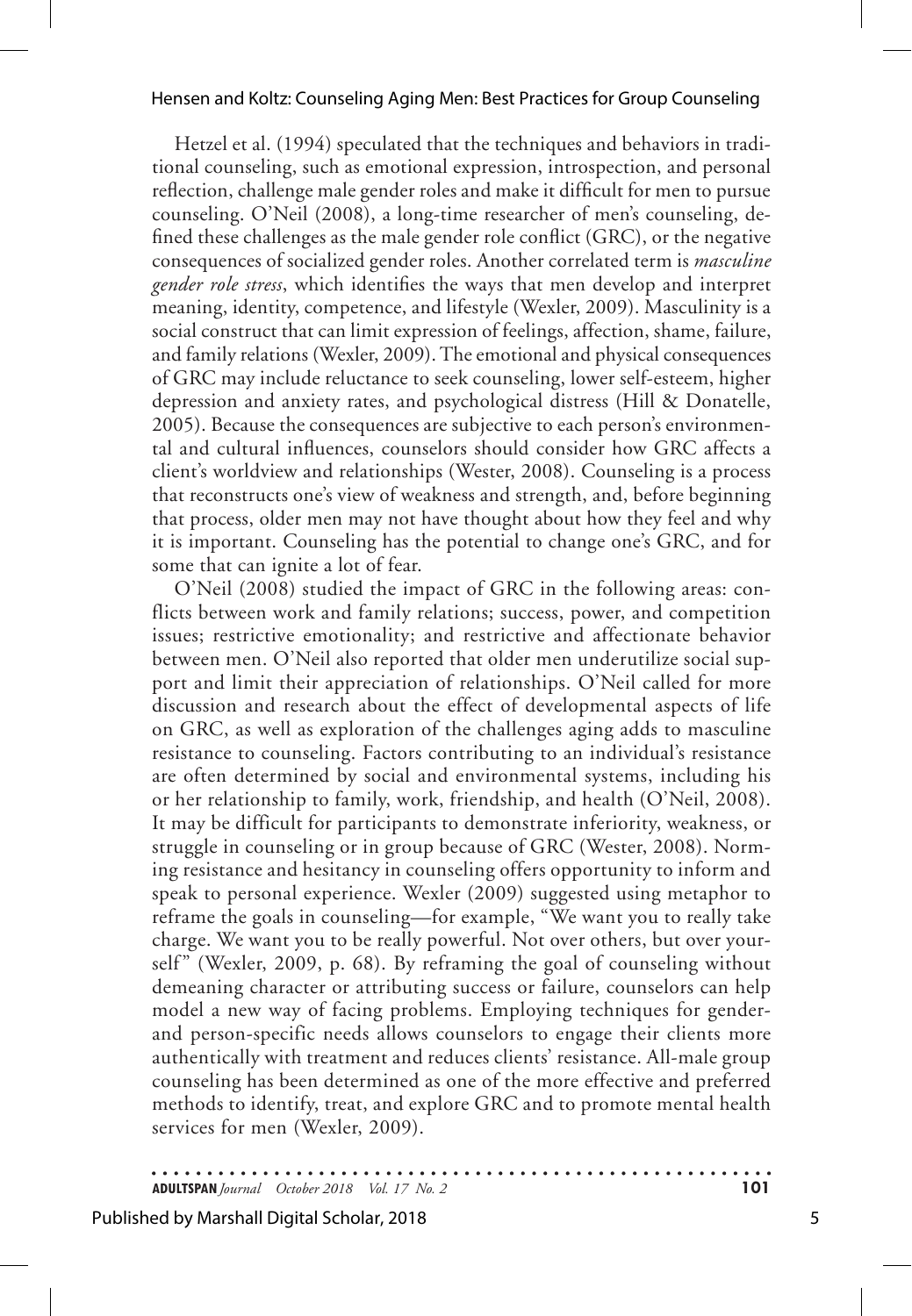## **GROUP COUNSELING FOR OLDER MEN**

Group counseling affords men the opportunity to engage in self-exploration, explore gender roles, overcome loneliness, and engage in self-reflection in ways that may have been previously unavailable because of restrictive societal norms. Hetzel et al. (1994) found that men may experience more positive results in group counseling given that it helps create an environment in which to examine their gender role and deepen their ability to work through emotional, mental, and behavioral aspects of their lives. Men engage most of their time in groups at work, on teams, and in friendships (Wexler, 2009). Group counseling may be the most natural setting for men to learn the skills for understanding emotions, grief, loss, and transitions.

The benefit of group counseling is that it seems to foster opportunities for men to take risks together. The comradery develops emotional awareness and reconstruct personal narrative (Wexler, 2009). Hetzel et al. (1994) found in their study on men's groups that clients felt more at ease communicating through storytelling than through emotions. Counselors can demonstrate emotional reflection through story or analogy to deepen receptivity (Hetzel et al., 1994).

In the beginning stages of a group, activities and unstructured time help facilitate growth, connection, purpose, and universality (Hetzel et al., 1994). It is helpful to start out with a socioprocess or topic-oriented format to provide background, context, and awareness about the process (Wilbur & Roberts-Wilbur, 1994). Wilbur and Roberts-Wilbur (1994) stated, "Men are often more receptive to emotional awareness and expression if they have prior, rational understanding of the reasons for what they are feeling and why they are feeling what they feel" (p. 66). Socioprocessing groups are typically formed to examine specific values, belief systems, ideas, and opinions through education and discussion. These groups often allocate more opportunities for psychoeducational activities and applying emotional intelligence in everyday settings, such as workplaces, coffee shops, and sports stadiums, to reduce the stigma and the potential barrier of emotional expression (Neukrug et al., 2013). Counselors establish clients' relational understanding and emotional awareness before aiming to change their behavioral contexts.

Group counseling has been noted as one of the most effective resources for psychosocial needs for older adults to socialize, normalize, and universalize their development-related encounters (Weiss, 1994). Yalom (2005) wrote, "It is not the sheer process of ventilation that is important . . . it is the affective sharing of one's inner world, and then acceptance by others that seems of paramount importance" (p. 56). Acceptance and validation are fundamental aspects of group counseling, especially for those living in long-term care, given that the transition to the facility includes loss, change, and physical adjustments. Weiss (1994) mentioned the importance of confidentiality and boundaries in groups established in long-term care facilities because the members live together. It

. . . . . . **102 ADULTSPAN***Journal October 2018 Vol. 17 No. 2*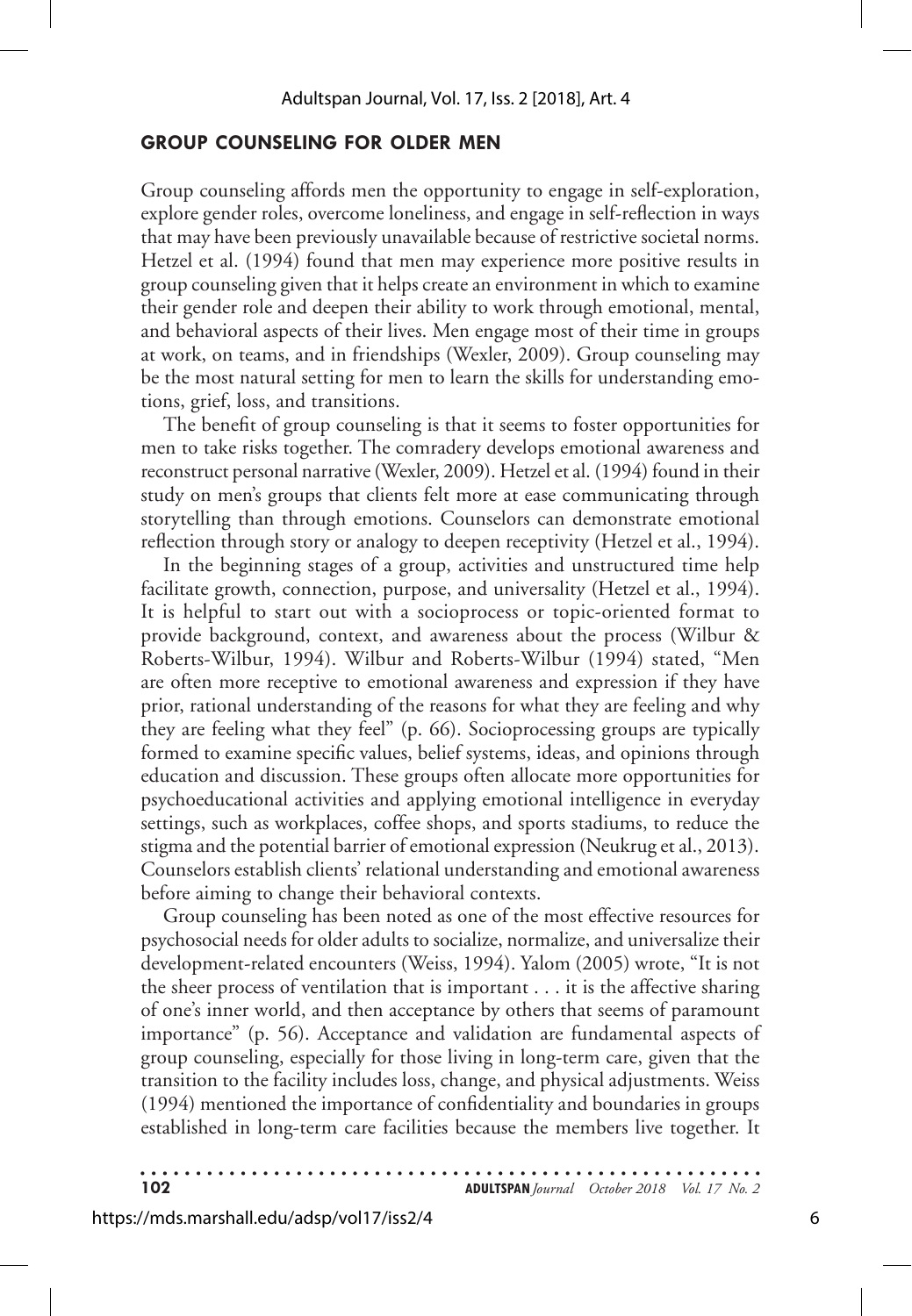is vital for counselors to explain the parameters of confidentiality and dual relationships before starting the group to ease concerns about the vulnerability involved in group counseling. Another consideration during the selection process is group heterogeneity. Late life includes many changes to cognition and function, and research is essential to understand how developmental aspects may influence the group. Varying levels of cognition have the potential to reduce trust, cohesion, and efficacy (Weiss, 1994). Counselors will likely want to consider having a homogeneous group in terms of cognition abilities. Although group counseling is a beneficial method for older adults, there may be clients who respond better to individual treatment.

When designing a group, establishing strong leadership is key. Hetzel et al. (1994) found that having both a male and female coleader pair helped participants to try out new behaviors and to deepen their awareness and relations with both men and women. It is important to recognize that for some members, sharing on topics related to sex in the presence of a woman may be completely against what Orbach (2003) explained as "Victorian values" (i.e., a strict taboo against emotional display and sexual activity; p. 51). These taboos are important to note and acknowledge when appropriate. Although most studies have found coed leadership beneficial, some aging members did express concern about being completely open in the presence of a woman, especially if there was a generation gap (Orbach, 2003). Addressing the leadership during the interview and selection process may help reduce this fear.

Counselors need to address time and setting when they prepare for the formation stage of group counseling. There is a delicate balance of deciding between open-ended and time-limited groups. Many clients may experience a sense of urgency with time running out; yet, this stage of life may require more time to process, and treatment may move at a slower pace (Orbach, 2003). A time frame of 12 to 20 weeks may provide the space needed to engage the different stages of counseling, keeping in mind the delicacy of termination of services for many older clients as a difficult and common part of their experience. At this stage in life, they tend to experience many types of terminations, including the deaths of loved ones and friends. A closed group may also allow members to create connectivity, openness, and consistency; elements that are often missing during the transition to assisted living centers.

## **APPLYING THEORY TO GROUP COUNSELING**

Orbach (2003) suggested an integrative approach of psychodynamic, humanistic, and cognitive behavioristic theories may work best in the group counseling context. The focus on life-span development, the unconscious process, selfprocess, awareness, and empowerment are all important concepts in working with older adults. These principles can be integrated in varying forms. The following modalities include aspects of gerontological theory and narrative theory for older adult groups.

**ADULTSPAN***Journal October 2018 Vol. 17 No. 2* **103**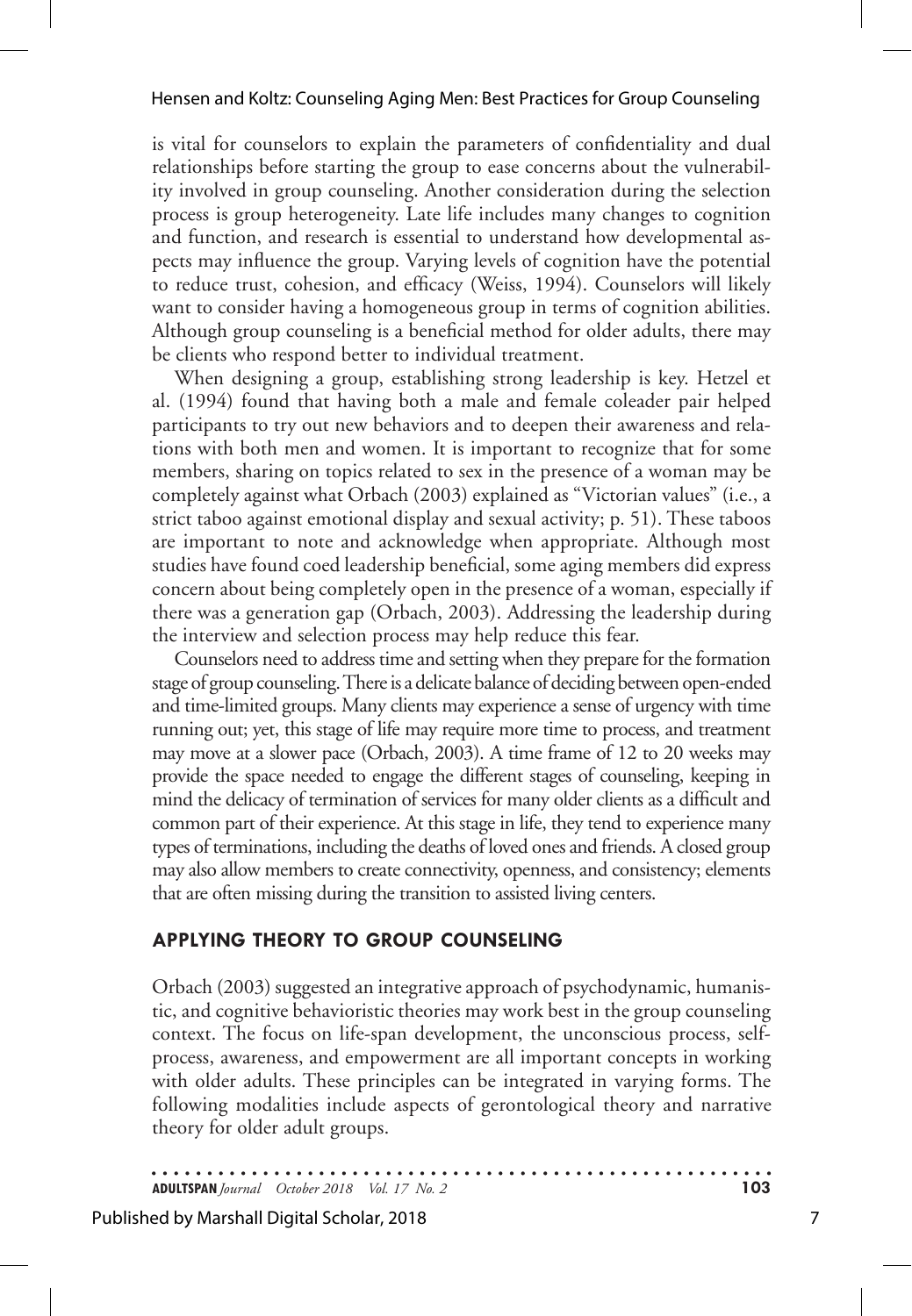## **Reminiscence Theory**

Traditionally, elders had an important role to pass down the history of the tribe or community (Orbach, 2003). This included sharing wisdom of things they wish they knew when they were younger and ideas about how to foster the next generation. In postmodern culture, this role has been consumed by the infusion of media into everyday life. McAdams (as cited in Orbach, 2003) wrote,

We are all tellers of tales. We each seek to provide our scattered and often confusing experiences with a sense of coherence by arranging the episodes of our lives into stories. . . . Through our personal myth, each of us discovers what is true and meaningful in life. (p. 41)

Storytelling is a traditional and natural entity of late life, and reminiscence—or life review—counseling has been used to encourage this process in group work. This work is meant to invoke positive remembering of life by gathering memories and themes and exploring identity. Robert Butler, one of the first gerontology supporters, described life review as a "naturally occurring, universal mental process characterized by the progressive return to consciousness of past experiences, and, particularly, the resurgence of unresolved conflicts; simultaneously, and normally, these revived experiences and conflicts can be surveyed and reintegrated" (as cited in Caldwell, 2005, p. 172). Life review has a developmental focus and, when coupled with narrative and expressive arts, can include techniques such as bibliotherapy, journaling, music, videography, family trees, life maps, writing letters, and more (Caldwell, 2005). Clients are encouraged to use their creativity for each theme in the process.

Reminiscence therapy allows members to share aspects of their past and receive affirmation, contact, and support (Singer, Tracz, Dworkin, 1991). Many older adults in long-term care experience isolation from their community, career, family, and previous life. Reminiscence counseling allows members to connect their past with their present community and establish a new narrative in this setting. Life review allows clients to reconnect with past relationships and problems, offering an opportunity to heal and even restore relationships. The reminiscence process allows members to listen to others, to encourage them to accept each other's stories, and to establish positive construction of their present experience. It has also been clinically proven to reduce symptoms of depression for older adults (Caldwell, 2005). Overall, this therapeutic approach revives a client's sense of self-worth, creates connection among members, and integrates reflective aspects of life's developments.

### **Narrative Theory**

Narrative theory is another method considered for application for group work with older adults. Narrative is used to critically assess life, develop empowering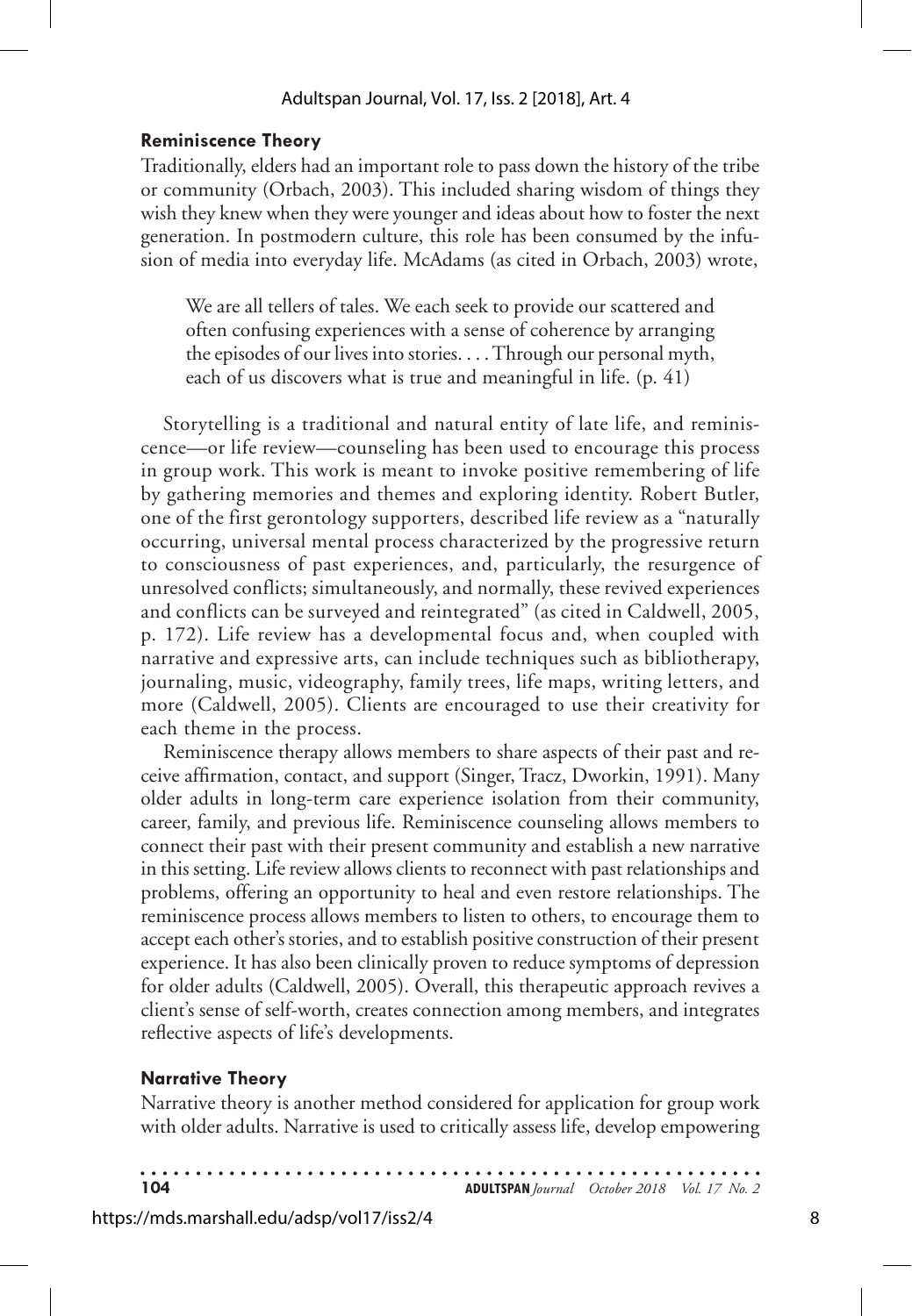stories, and externalize problems (Poole, Gardner, Flower, & Cooper, 2009). There are similarities between reminiscence and narrative techniques; both embody storytelling as the main technique, but narrative focuses on the main life story and how clients construct meaning in their life (Orbach, 2003). The aim is to have the client reconstruct old narratives that have a problem focus into new narratives in which the problems are outside of his or her identity. Narrative counselors pay close attention to words, themes, phrases, and names in clients' stories to understand what the clients believe about their problems and their experience (Poole et al., 2009). This method has proven to be effective in group work with older adults, although evidence and research is still quite limited. Without more conclusive research on the techniques used in group work, narrative counseling may not be as effective as reminiscence due to lack of research and training. Theoretical integration, when coupled with reminiscence theory, has demonstrated positive results (Caldwell, 2005). Caldwell explained, "The client's story is both the place of beginning and the end result of life review. How we shape our perceptions and create our story can, in turn, shape our experience" (2005, p. 173). Exploring the common themes for older adults with intention and the utility of story can be a positive and hopeful activity. There is delicacy in this process as well, as there needs to be a focus on understanding and retelling the past and on engaging and connecting with the present.

## **BEST PRACTICES**

Because of the dearth of specific research on this topic, we compiled the following summary of available research and what encompasses a list of best practices when using group counseling with aging men.

- 1. The way a group counseling service is marketed is key. Considerations about promotion, language, and design are important for targeting a population that is typically resistant to and skeptical of counseling. Consider the setting of the group and whether it fits the interests and style of the intended client (Neukrug et al., 2013).
- 2. Make sure the setting and decor are gender neutral (Wexler, 2009).
- 3. Be a strong listening ear before being a counselor (Greer, 2005), but be a strong counselor as well. Use psychoeducation, confidence, and confrontation to embrace the work and warmth of counseling. Additionally, repetition of information is normal; use key words from week to week that clients can retain (Koltz et al., 2016).
- 4. Use creativity with style, techniques, and activities (Myers & Harper, 2004), and recognize that group skills may need adjustment (Koltz et al., 2016). Group counseling is often conducted in the present, and older clients may want to spend a lot of time in the past.

**ADULTSPAN***Journal October 2018 Vol. 17 No. 2* **105**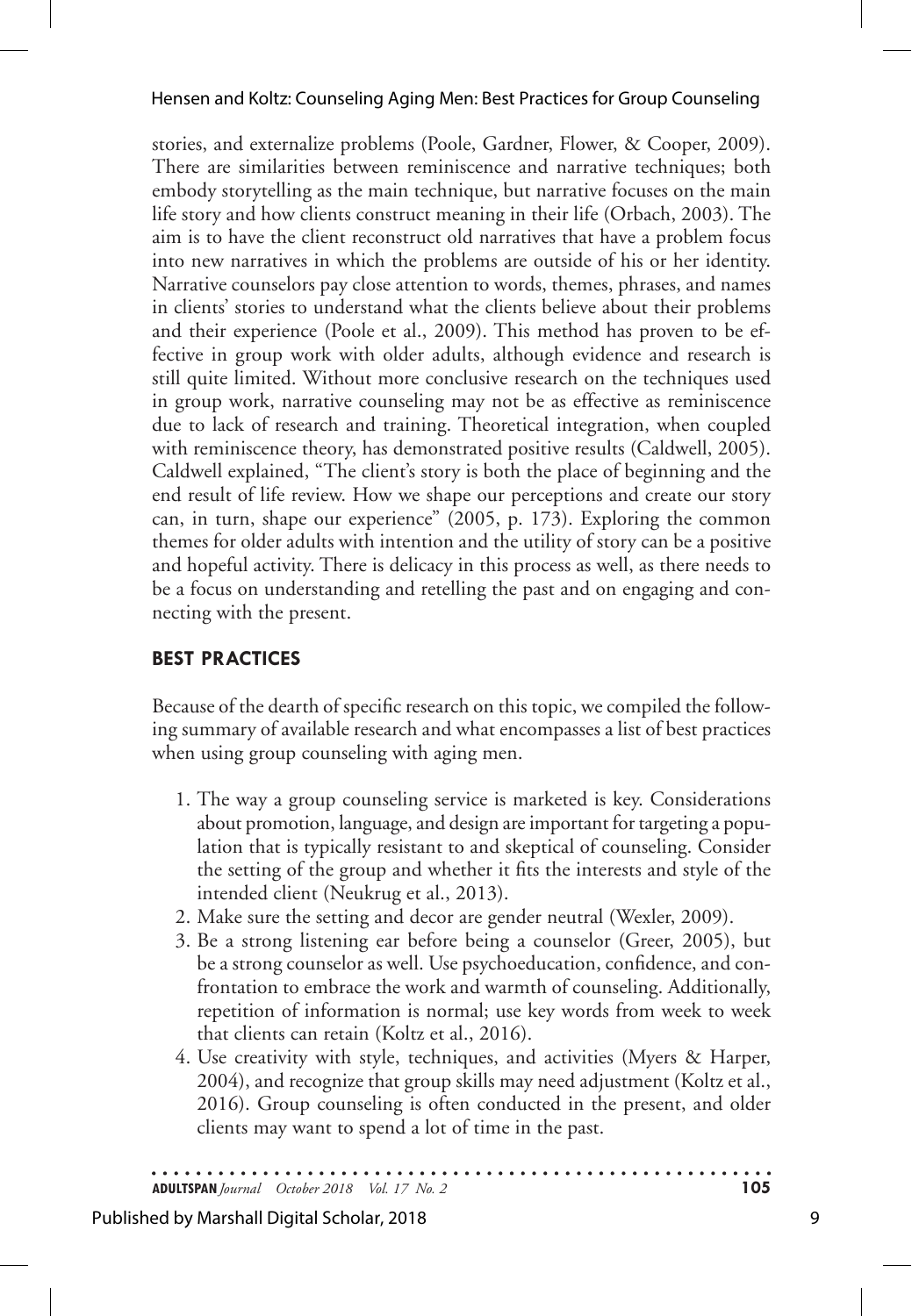- 5. Be careful with the use of language. Do not call the service *psychotherapy* (Greer, 2005); instead, use the term *counseling*.
- 6. Be genuine (Koltz et al., 2016). This is a skill counselors normally embody, and the aging population values authenticity and realness. There is no way to completely understand what it means to experience old age, so it is important to "drop any facades and approach leading the group from a position of not knowing" (p. 9).
- 7. Storytelling can be a powerful tool to invite emotional exploration (Rabinowitz & Cochran, 2002).
- 8. Be patient. Older adult men may require long-term treatment to learn how to engage in their emotions and work into present-processing (Greer, 2005; Myers & Harper, 2004).
- 9. Address physical barriers. Koltz et al. (2016) found that counselors must be aware of perceived and real physical barriers.

## **FUTURE RESEARCH**

Recent research in the counseling field exploring preventative treatment with older adults, specifically men, is limited. Therefore, given that the aging population is increasing and loneliness is common (Johnson, 1996), it would seem reasonable to explore the impact of group counseling both quantitatively and qualitatively. Additionally, incorporating a wellness-based perspective seems particularly relevant, given that much of the developmental literature on aging paints a rather bleak picture. Another direction for future research includes exploring the developmental experience of aging, perhaps through the lens of transition theory. This might be helpful to professional counselors in terms of planning preventative treatment. Counseling is founded on principles of wellness and well-being, and exploring further research opportunities to increase the health and well-being of the aging population seems in line with the professional goals and visions of professional counselors. Additionally, given that counselors do not yet have parity with other mental health professionals (e.g., psychologists, social workers) in terms of Medicare billing, it may be interesting to conduct a study on the frequency and circumstances under which counselors are seeing older clients. Finally, research should explore how new, emerging counselors in the field are learning about counseling this population. Has the lack of parity resulted in a lack of training focus?

# **CONCLUSION**

The growing population of aging adults in the United States is creating increased demand for empirical research supporting later life concerns. Many elements of transition influence the mental health of older adults, and counseling services are needed for treatment. Advocacy for insurance coverage, research for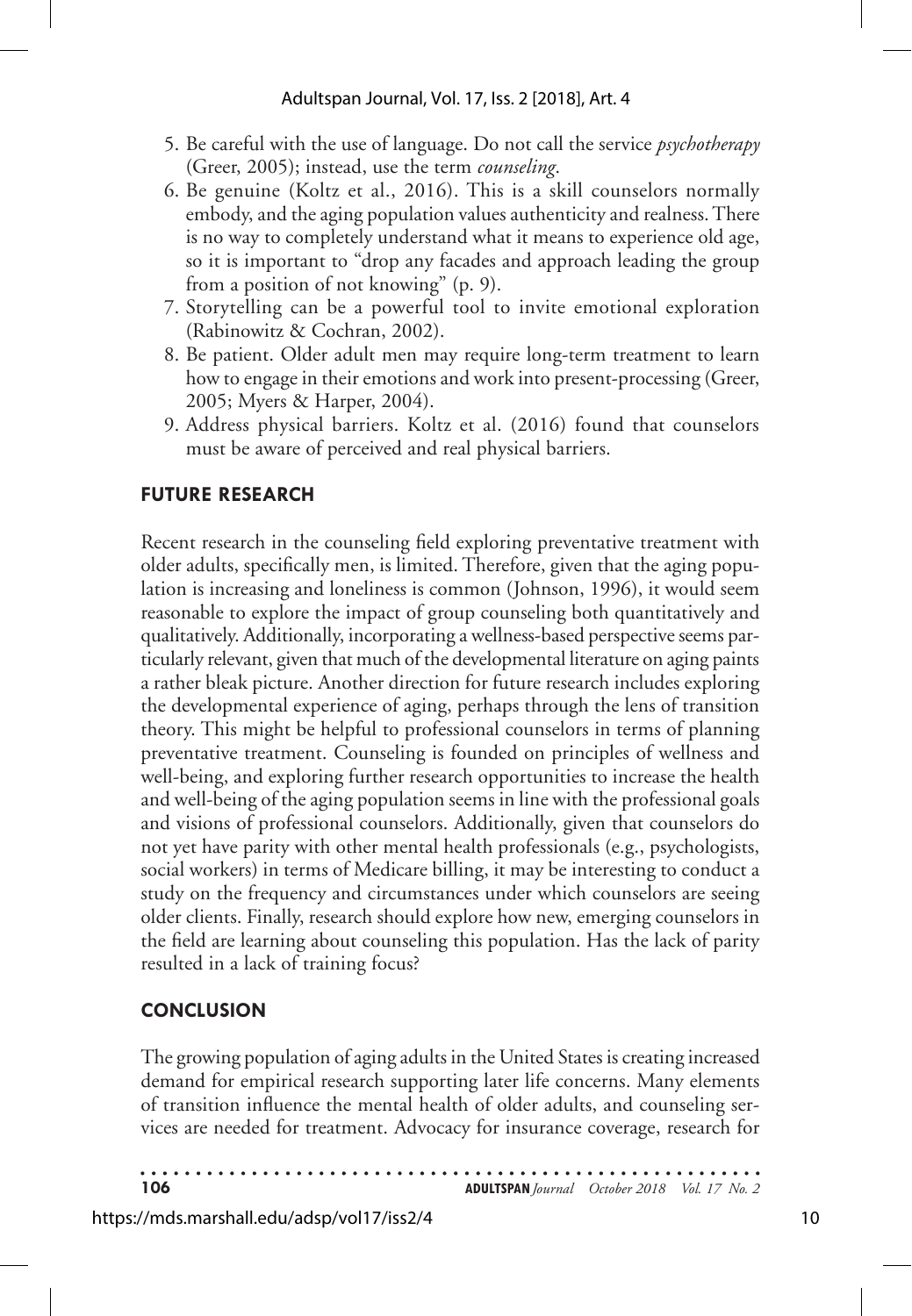gender-specific counseling, and training for counselors are vital to successfully attend to older adults. The research we gathered demonstrated a large gap in support of counseling older men. By extending the literature review to men's counseling, older adult counseling, and group counseling, we found enough support to create a group plan for effective treatment of older adult men. In the words of Eudora Welty, "Each of us is moving, changing, with respect to others. As we discover, we remember; remembering, we discover; and most intensely do we experience this when our separate journeys converge" (as cited in Caldwell, 2005, p. 172).

## **REFERENCES**

- Cacioppo, J., Hawkley, L., & Thisted, R. (2010). Perceived social isolation makes me sad: 5-year cross-lagged analyses of loneliness and depressive symptomatology in the Chicago health, aging, and social relations study. *Psychology and Aging, 25,* 453–463.
- Caldwell, R. (2005). At the confluence of memory and meaning—Life review with older adults and families: Using narrative therapy and the expressive arts to re-member and re-author stories of resilience. *The Family Journal: Counseling and Therapy for Couples and Families, 13,* 172–175. doi:10.1177/1066480704273338
- Englar-Carlson, M., Evans, M. P., & Duffey, T. (2014). *A counselor's guide to working with men.* Alexandria, VA: American Counseling Association.
- Greer, M. (2005, June). Keeping them hooked in. *Monitor on Psychology, 36*(6). Retrieved from http://www.apa.org/monitor/jun05/hooked.aspx
- Hetzel, R. D., Barton, D. A., & Davenport, D. S. (1994). Helping men change: A group counseling model for male clients. *The Journal for Specialists in Group Work, 19,* 52–64. doi:10.1080/01933929408413765
- Hill, W. G., & Donatelle, R. J. (2005). The impact of gender role conflict on multidimensional social support in older men. *International Journal of Men's Health, 4,* 267–276.
- Johnson, W. J. (1996). Group counseling for depressed older adults. In *The Hatherleigh guide to managing depression* (pp. 65–92). New York, NY: Hatherleigh Press.
- Karel, M. J., Gatz, M., & Smyer, M. A. (2012). Aging and mental health in the decade ahead: What psychologists need to know. *American Psychologist, 67,* 184–198.
- Koltz, R., Tarabochia, D., Wathen, C., Koltz, D., Foote, A., Cuyle, N., & Volkman, A. (2016). Living well into later years: A psychoeducational support group. In *Ideas and research you can use: VISTAS 2016* (pp. 1–11). Alexandria, VA: American Counseling Association.
- Ming Liu, W. (2005). The study of men and masculinity as an important multicultural competency consideration. *Journal of Clinical Psychology, 61,* 685–697. doi:10.1002/jclp.20103
- Myers, J., & Harper, M. (2004). Evidence-based effective practices with older adults. *Journal of Counseling & Development, 82,* 207–218. doi:10.1002/j.1556-6678.2004.tb00304.x
- Neukrug, E., Britton, B. S., & Crews, C. (2013). Common health-related concerns of men: Implications for counselors. *Journal of Counseling & Development, 91,* 390–397. doi:10.1002/ j.1556-6676.2013.00109x
- O'Neil, J. M. (2008). Summarizing 25 years of research on men's gender role conflict using the Gender Role Conflict Scale. *The Counseling Psychologist, 36,* 358–445. doi:10.1177/0011000008317057
- Orbach, A. (2003). *Counselling older people.* London, England: Sage.
- Ortman, J. M., Velkoff, V. A., & Hogan, H. (2014). *An aging nation: The older population in the United States* (Report No. P25-1140). Retrieved from U.S. Census Bureau website: https:// www.census.gov/prod/2014pubs/p25-1140.pdf

**ADULTSPAN***Journal October 2018 Vol. 17 No. 2* **107**